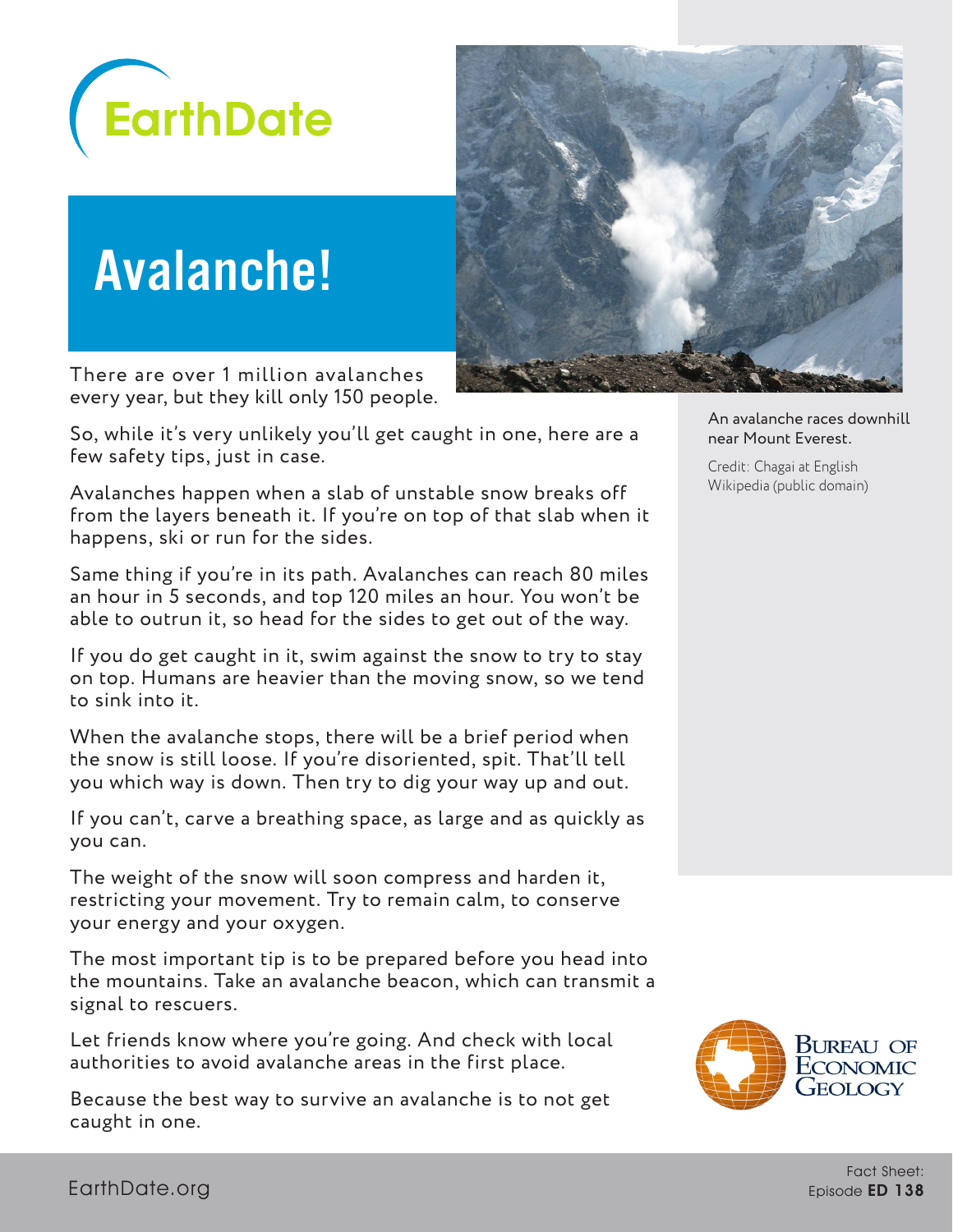### Background: Avalanche!

**Synopsis:** Avalanches are one of the worst natural hazards in snowy mountainous regions of the world. Every year snowslides kill more than 150 people and cause significant infrastructure damage worldwide. How can you avoid—or survive—avalanches?

- Avalanches, a seasonal danger in the mountains, happen when a slab of snow detaches along a weaker layer and slides down a steep slope.
	- **O** Small avalanches may only run for a few feet, but larger avalanches can run for 1,000 yards (1 km) or more.
	- **O** The starting point of avalanches usually occurs on slopes of 30–45 degrees. New snow or human activity may overload the snowpack. Earthquakes or explosives may also trigger instability.
		- Weak layers in a snowpack form as weather changes. Rainy events, hard freezes, and even daily temperature changes can alter the snow to create a weak layer.
		- **The most common time for avalanches is dur**ing and within 24 hr of a storm that drops more than 12 inches (30 cm) of fresh snow, overloading older snow and detaching slabs along preexisting surfaces.
		- The direction a slope faces, its steepness, and even its vegetation may influence avalanche danger
	- **O** The avalanche develops internal surges of different velocities as it grows by entraining surrounding snow, then accelerates rapidly along its track. Within 5 seconds, the mass of snow can reach up to 80 mph (130 kph); speeds may ultimately surpass 125 mph (200 kph).
		- If it is moving fast enough, the snow may mix with air to form a blinding powder-snow avalanche cloud that hugs the ground surface a gravity flow.
		- When the avalanche eventually loses momentum, it stops in the runout zone, typically when the slope is 20 degrees or less.
- Researchers study the history and mechanics of avalanche development to mitigate the risk of living and playing in avalanche-prone areas.
	- **O** The most important approach uses hazard zones to ensure that infrastructure is not built in high avalanche risk zones.
	- **O** Snow nets and snow fences help to direct snow accumulation, while avalanche dams, earth mounds, or roadway snow sheds may be built to divert avalanches and protect infrastructure.
	- **O** Grooming ski slopes to stabilize the snowpack and using explosives to cause smaller avalanches and decrease overburden are typical measures at ski resorts.
	- **O** Forecasting warns people about avalanche threat levels using a recognizable Public Avalanche Danger Scale.

| <b>Danger Level</b> |   | <b>Travel Advice</b>                                                                                                                   | Likelihood<br>of Avalanches                                                  | <b>Avalanche Size</b><br>and Distribution                                                                                   |
|---------------------|---|----------------------------------------------------------------------------------------------------------------------------------------|------------------------------------------------------------------------------|-----------------------------------------------------------------------------------------------------------------------------|
| 5 Extreme           |   | Avoid all avalanche terrain.                                                                                                           | Natural and human-<br>triggered avalanches<br>certain.                       | Large to very large<br>avalanches in many areas.                                                                            |
| 4 High              |   | Very dangerous avalanche conditions.<br>Travel in avalanche terrain not recommended.                                                   | Natural avalanches<br>likely: human-<br>triggered avalanches<br>very likely. | Large avalanches in many<br>areas; or very large<br>avalanches in specific areas.                                           |
| 3 Considerable      | П | Dangerous avalanche conditions. Careful snowpack<br>evaluation, cautious route-finding and conservative<br>decision-making essential.  | Natural avalanches<br>possible: human-<br>triggered avalanches<br>likely.    | Small avalanches in many<br>areas; or large avalanches in<br>specific areas; or very large<br>avalanches in isolated areas. |
| 2 Moderate          |   | Heightened avalanche conditions on specific terrain<br>features. Evaluate snow and terrain carefully; identify<br>features of concern. | Natural avalanches<br>unlikely; human-<br>triggered avalanches<br>possible.  | Small avalanches in specific<br>areas; or large avalanches<br>in isolated areas.                                            |
| 1 Low               |   | Generally safe avalanche conditions. Watch for<br>unstable snow on isolated terrain features.                                          | Natural and human-<br>triggered avalanches<br>unlikely.                      | Small avalanches in<br>isolated areas or extreme<br>terrain.                                                                |

The North American Public Avalanche Danger Scale describes alert levels for avalanche threats.

Credit: Grant Statham, et al. (CC0)



### **References: Avalanche!**

[Avalanche | Wikipedia](https://en.wikipedia.org/wiki/Avalanche) [Avalanches, Explained | National Geographic](https://www.nationalgeographic.com/environment/natural-disasters/avalanches/) [How to Survive an Avalanche | MentalFloss.com](http://mentalfloss.com/article/52844/how-survive-avalanche) [Deadliest Avalanches in History | WorldAtlas.com](https://www.worldatlas.com/articles/deadliest-avalanches-in-history.html) [Avalanches More Complex than Previously Thought | American Geophysical Union](https://blogs.agu.org/geospace/2016/11/22/avalanches-complex-previously-thought/)

Contributors: Juli Hennings, Harry Lynch



**BUREAU OF** ECONOMIC GEOLOGY

[EarthDate.org](http://www.earthdate.org) Fact Sheet: Episode ED 138